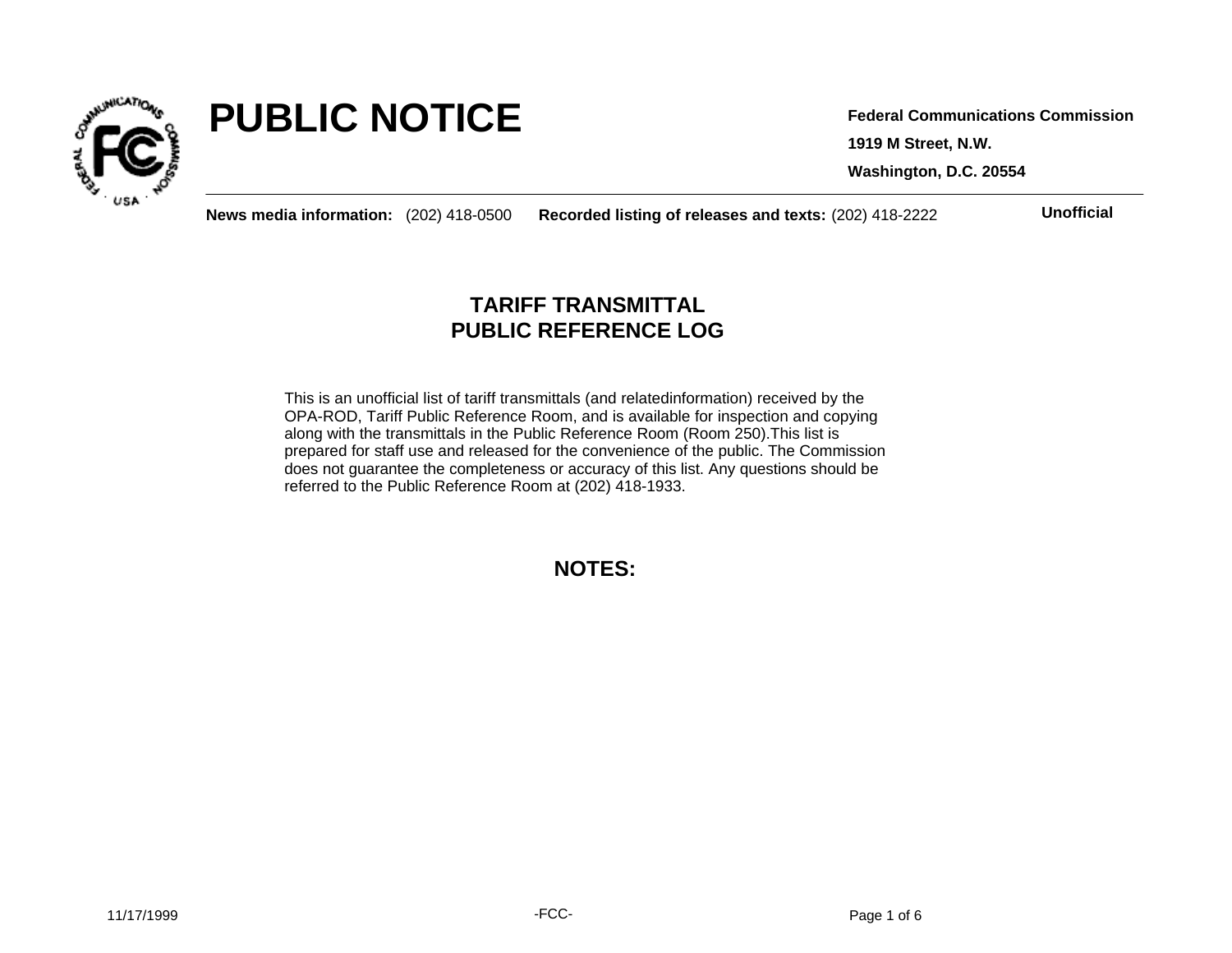## **DOMINANT**

| <b>ISSUED</b> | <b>CARRIER</b>                                                                                                                                                                |              | FILING# TRANS# | FCC#           | <b>EFFDATE</b>               | #DISK #CD | #PAGES      | NTC        |  |            | 61.38 61.49 PUS PETN-DUE | S.P.# |
|---------------|-------------------------------------------------------------------------------------------------------------------------------------------------------------------------------|--------------|----------------|----------------|------------------------------|-----------|-------------|------------|--|------------|--------------------------|-------|
|               | 11/16/1999 BELL ATLANTIC NETWORK SERVICES                                                                                                                                     | -1           | 1212           | 3              | 12/1/1999                    |           | -1          | 15         |  | <b>ENG</b> | 11/23/1999               |       |
|               |                                                                                                                                                                               |              |                | 7              |                              |           |             |            |  |            | 11/23/1999               |       |
|               |                                                                                                                                                                               |              |                | 6              |                              |           |             |            |  |            | 11/23/1999               |       |
|               |                                                                                                                                                                               |              |                |                | SYNOPSIS                     |           |             |            |  |            |                          |       |
|               | <b>Special Construction</b>                                                                                                                                                   |              |                |                |                              |           |             |            |  |            |                          |       |
|               |                                                                                                                                                                               |              |                |                |                              |           |             |            |  |            |                          |       |
| <b>ISSUED</b> | <b>CARRIER</b>                                                                                                                                                                |              | FILING# TRANS# | FCC#           | <b>EFFDATE</b>               | #DISK #CD | #PAGES      | <b>NTC</b> |  |            | 61.38 61.49 PUS PETN-DUE | S.P.# |
|               | 11/16/1999 BELL ATLANTIC NETWORK SERVICES                                                                                                                                     | -1           | 1211           | -1             | 12/1/1999                    |           | -1          | 15         |  | <b>ENG</b> | 11/23/1999               |       |
|               | Bell Atlantic submits tariff pages and supporting documentation to introduce a new switched access transport service that is currently available as a special access service. |              |                |                | <b>SYNOPSIS</b>              |           |             |            |  |            |                          |       |
|               |                                                                                                                                                                               |              |                |                |                              |           |             |            |  |            |                          |       |
|               |                                                                                                                                                                               |              |                |                |                              |           |             |            |  |            |                          |       |
| <b>ISSUED</b> | <b>CARRIER</b>                                                                                                                                                                |              | FILING# TRANS# | FCC#           | <b>EFFDATE</b>               | #DISK #CD | #PAGES      | <b>NTC</b> |  |            | 61.38 61.49 PUS PETN-DUE | S.P.# |
|               | 11/16/1999 BELLSOUTH TELECOMMUNICATIONS, INC.                                                                                                                                 | $\mathbf{1}$ | 526            | $\overline{4}$ | 12/1/1999<br><b>SYNOPSIS</b> |           | -1          | 15         |  | <b>CEH</b> | 11/23/1999               |       |
|               | Proposes to remove Interstate IntraLATA Long Distance Telecommunication Service from Price Cap regulation.                                                                    |              |                |                |                              |           |             |            |  |            |                          |       |
| <b>ISSUED</b> | <b>CARRIER</b>                                                                                                                                                                |              | FILING# TRANS# | FCC#           | <b>EFFDATE</b>               | #DISK #CD | #PAGES      | <b>NTC</b> |  |            | 61.38 61.49 PUS PETN-DUE | S.P.# |
|               | 11/16/1999 BELLSOUTH TELECOMMUNICATIONS, INC.                                                                                                                                 | $\mathbf{1}$ | 527            | $\overline{2}$ | 12/1/1999                    |           | $\mathbf 1$ | 15         |  | <b>CEH</b> | 11/23/1999               |       |
|               |                                                                                                                                                                               |              |                |                | SYNOPSIS                     |           |             |            |  |            |                          |       |
|               | Proposes to recover the costs asssociated with special construction necessary to provide Alternate Serving Wire Center service to CSX Transportation.                         |              |                |                |                              |           |             |            |  |            |                          |       |
| <b>ISSUED</b> | <b>CARRIER</b>                                                                                                                                                                |              | FILING# TRANS# | FCC#           | <b>EFFDATE</b>               | #DISK #CD | #PAGES      | <b>NTC</b> |  |            | 61.38 61.49 PUS PETN-DUE | S.P.# |
|               | 11/16/1999 BELLSOUTH TELECOMMUNICATIONS, INC.                                                                                                                                 | $\mathbf{1}$ | 528            | $\overline{1}$ | 12/1/1999                    |           | -1          | 15         |  | <b>CEH</b> | 11/23/1999               |       |
|               |                                                                                                                                                                               |              |                |                | <b>SYNOPSIS</b>              |           |             |            |  |            |                          |       |
|               | With this filing, BellSouth Telecommunications is revising its FCC No. 1 Tariff to clarify the Application Date for an Access Order.                                          |              |                |                |                              |           |             |            |  |            |                          |       |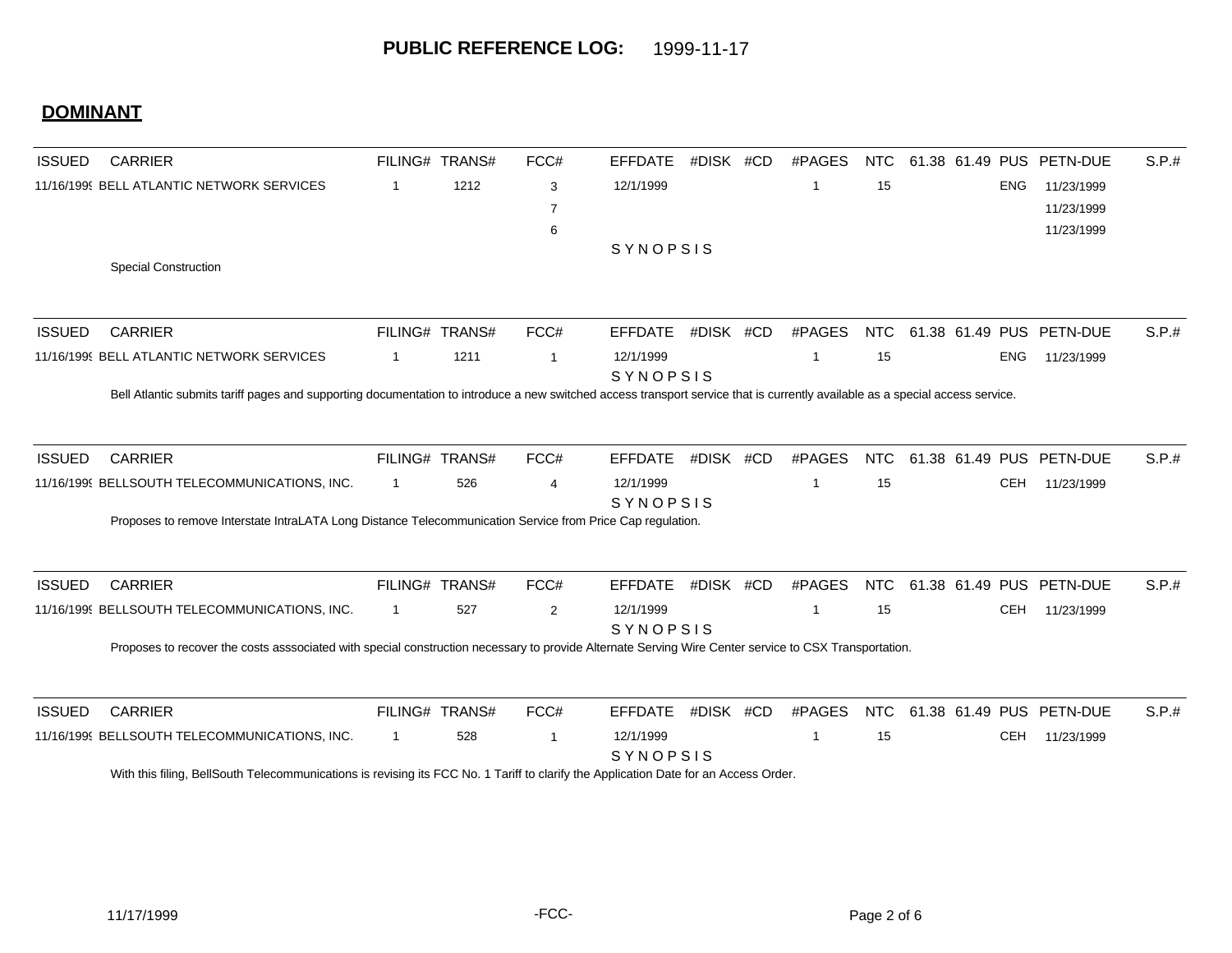## **DOMINANT**

| <b>ISSUED</b> | <b>CARRIER</b>                                                                                                                                |                | FILING# TRANS# | FCC#           | <b>EFFDATE</b>                | #DISK #CD | #PAGES         | <b>NTC</b> |            | 61.38 61.49 PUS PETN-DUE | S.P.# |
|---------------|-----------------------------------------------------------------------------------------------------------------------------------------------|----------------|----------------|----------------|-------------------------------|-----------|----------------|------------|------------|--------------------------|-------|
|               | 11/16/1999 BELLSOUTH TELECOMMUNICATIONS, INC.                                                                                                 | $\overline{1}$ | 529            | $\overline{2}$ | 12/1/1999<br>SYNOPSIS         |           | -1             | 15         | <b>CEH</b> | 11/23/1999               |       |
|               | Proposes to recover the cost associate with special construction necessary to provide BellSouth LightGate service for Williams VYVX Services. |                |                |                |                               |           |                |            |            |                          |       |
| <b>ISSUED</b> | <b>CARRIER</b>                                                                                                                                |                | FILING# TRANS# | FCC#           | <b>EFFDATE</b>                | #DISK #CD | #PAGES         | <b>NTC</b> |            | 61.38 61.49 PUS PETN-DUE | S.P.# |
|               | 11/16/1999 GTE SYSTEM TELEPHONE COMPANIES                                                                                                     | $\overline{1}$ | 300            | $\overline{1}$ | 12/1/1999<br>SYNOPSIS         |           | -1             | 15         | VJ         | 11/23/1999               |       |
|               | This filing will establish Frame Relay Port with Access Line service offerings of 128 Kbps.                                                   |                |                |                |                               |           |                |            |            |                          |       |
| <b>ISSUED</b> | <b>CARRIER</b>                                                                                                                                |                | FILING# TRANS# | FCC#           | <b>EFFDATE</b>                | #DISK #CD | #PAGES         | <b>NTC</b> |            | 61.38 61.49 PUS PETN-DUE | S.P.# |
|               | 11/16/1999 GVNW INC. / MANAGEMENT                                                                                                             | $\overline{1}$ | 166            | 2              | 12/1/1999<br>SYNOPSIS         |           | $\overline{1}$ | 15         | <b>RLS</b> | 11/23/1999               |       |
|               | Rate change per updated cost studies.                                                                                                         |                |                |                |                               |           |                |            |            |                          |       |
| <b>ISSUED</b> | <b>CARRIER</b>                                                                                                                                |                | FILING# TRANS# | FCC#           | <b>EFFDATE</b>                | #DISK #CD | #PAGES         | <b>NTC</b> |            | 61.38 61.49 PUS PETN-DUE | S.P.# |
|               | 11/16/1999 NATIONAL EXCHANGE CAR. ASSOC.                                                                                                      | 1              | 845            | 5              | 12/1/1999                     |           | -1             | 15         | <b>ENG</b> | 11/23/1999               |       |
|               | Letter and filing making miscellaneous changes to the Title Pages, Optional Rate Plan and Rate Table FCC sections.                            |                |                |                | SYNOPSIS                      |           |                |            |            |                          |       |
| <b>ISSUED</b> | <b>CARRIER</b>                                                                                                                                |                | FILING# TRANS# | FCC#           | <b>EFFDATE</b>                | #DISK #CD | #PAGES         | <b>NTC</b> |            | 61.38 61.49 PUS PETN-DUE | S.P.# |
|               | 11/16/1999 NATIONAL EXCHANGE CAR. ASSOC.                                                                                                      | $\overline{1}$ | 846            | $\overline{4}$ | 12/1/1999                     |           | $\overline{1}$ | 15         | <b>ENG</b> | 11/23/1999               |       |
|               | Wire Center and Interconnection information, Updated Administrative Section 1-11                                                              |                |                |                | SYNOPSIS                      |           |                |            |            |                          |       |
| <b>ISSUED</b> | <b>CARRIER</b>                                                                                                                                |                | FILING# TRANS# | FCC#           | <b>EFFDATE</b>                | #DISK #CD | #PAGES         | <b>NTC</b> |            | 61.38 61.49 PUS PETN-DUE | S.P.# |
|               | 11/16/1999 NEVADA BELL                                                                                                                        | $\overline{1}$ |                | N/A            | 11/17/1999<br><b>SYNOPSIS</b> |           | $\overline{1}$ | -1         | <b>JWL</b> |                          |       |
|               | Makes TRP letter filing to remove interstate intraLATA toll service from Interexchange basket.                                                |                |                |                |                               |           |                |            |            |                          |       |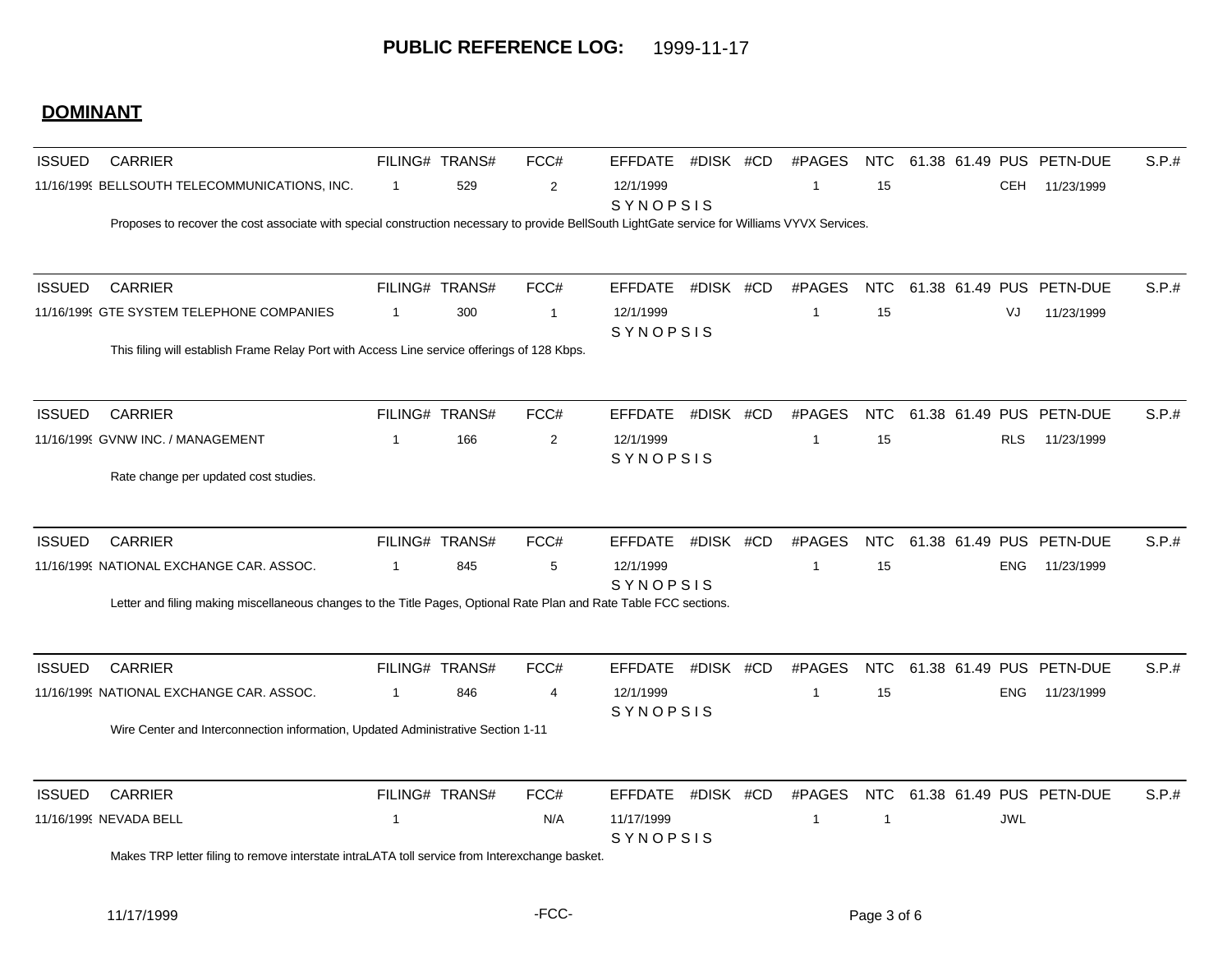## **DOMINANT**

| <b>ISSUED</b> | <b>CARRIER</b>                                                                                  | FILING# TRANS# |    | FCC# | EFFDATE         | #DISK | #CD | #PAGES | NTC      |            | 61.38 61.49 PUS PETN-DUE     | S.P.t. |
|---------------|-------------------------------------------------------------------------------------------------|----------------|----|------|-----------------|-------|-----|--------|----------|------------|------------------------------|--------|
|               | 11/16/1999 SOUTHWESTERN BELL TELE, CO.                                                          |                |    | N/A  | 11/17/1999      |       |     |        |          | JWL        |                              |        |
|               |                                                                                                 |                |    |      | <b>SYNOPSIS</b> |       |     |        |          |            |                              |        |
|               | Makes TRP letter filing to remove interstate intraLATA toll services from Interexchange basket. |                |    |      |                 |       |     |        |          |            |                              |        |
|               |                                                                                                 |                |    |      |                 |       |     |        |          |            |                              |        |
|               |                                                                                                 |                |    |      |                 |       |     |        |          |            |                              |        |
| <b>ISSUED</b> | <b>CARRIER</b>                                                                                  | FILING# TRANS# |    | FCC# | FFFDATF         | #DISK | #CD | #PAGES |          |            | NTC 61.38 61.49 PUS PETN-DUE | S.P.t. |
|               | 11/16/1999 VISTA-UNITED                                                                         |                | 32 |      | 11/16/1999      |       |     |        | $\Omega$ | <b>SCF</b> |                              |        |
|               |                                                                                                 |                |    |      | <b>SYNOPSIS</b> |       |     |        |          |            |                              |        |
|               | Transmittal No. 32 to Vista-United Telecommunications Access Service Tariff FCC No. 1.          |                |    |      |                 |       |     |        |          |            |                              |        |
|               |                                                                                                 |                |    |      |                 |       |     |        |          |            |                              |        |

#### **NON-DOMINANT**

| <b>ISSUED</b><br>CARRIER     | FILING# TRANS# | FCC# |                               | EFFDATE #DISK #CD | #PAGES | NTC 61.38 61.49 PUS PETN-DUE | S.P.# |
|------------------------------|----------------|------|-------------------------------|-------------------|--------|------------------------------|-------|
| 11/12/1999 ACC LONG DISTANCE | .53            |      | 11/15/1999<br><b>SYNOPSIS</b> |                   |        | LJB                          |       |
|                              |                |      |                               |                   |        |                              |       |

| <b>ISSUED</b><br>CARRIER | FILING# TRANS# |       | FCC# |                 |  | EFFDATE #DISK #CD #PAGES NTC 61.38 61.49 PUS PETN-DUE | S.P.# |
|--------------------------|----------------|-------|------|-----------------|--|-------------------------------------------------------|-------|
| 11/16/1999 ALASCOM       |                | CT-10 |      | 11/17/1999      |  | <b>RLS</b>                                            | 93-88 |
|                          |                |       |      | <b>SYNOPSIS</b> |  |                                                       |       |

| <b>ISSUED</b>   | CARRIER | FILING# TRANS# | FCC#                     |  |  |  |            | EFFDATE #DISK #CD #PAGES NTC 61.38 61.49 PUS PETN-DUE | S.P.# |
|-----------------|---------|----------------|--------------------------|--|--|--|------------|-------------------------------------------------------|-------|
| 11/16/1999 AT&T |         | CT-7739        | CT12915-12920 11/17/1999 |  |  |  | <b>RLS</b> |                                                       | 93-88 |
|                 |         |                | CT-10959                 |  |  |  |            |                                                       |       |
|                 |         |                | CT-7091                  |  |  |  |            |                                                       |       |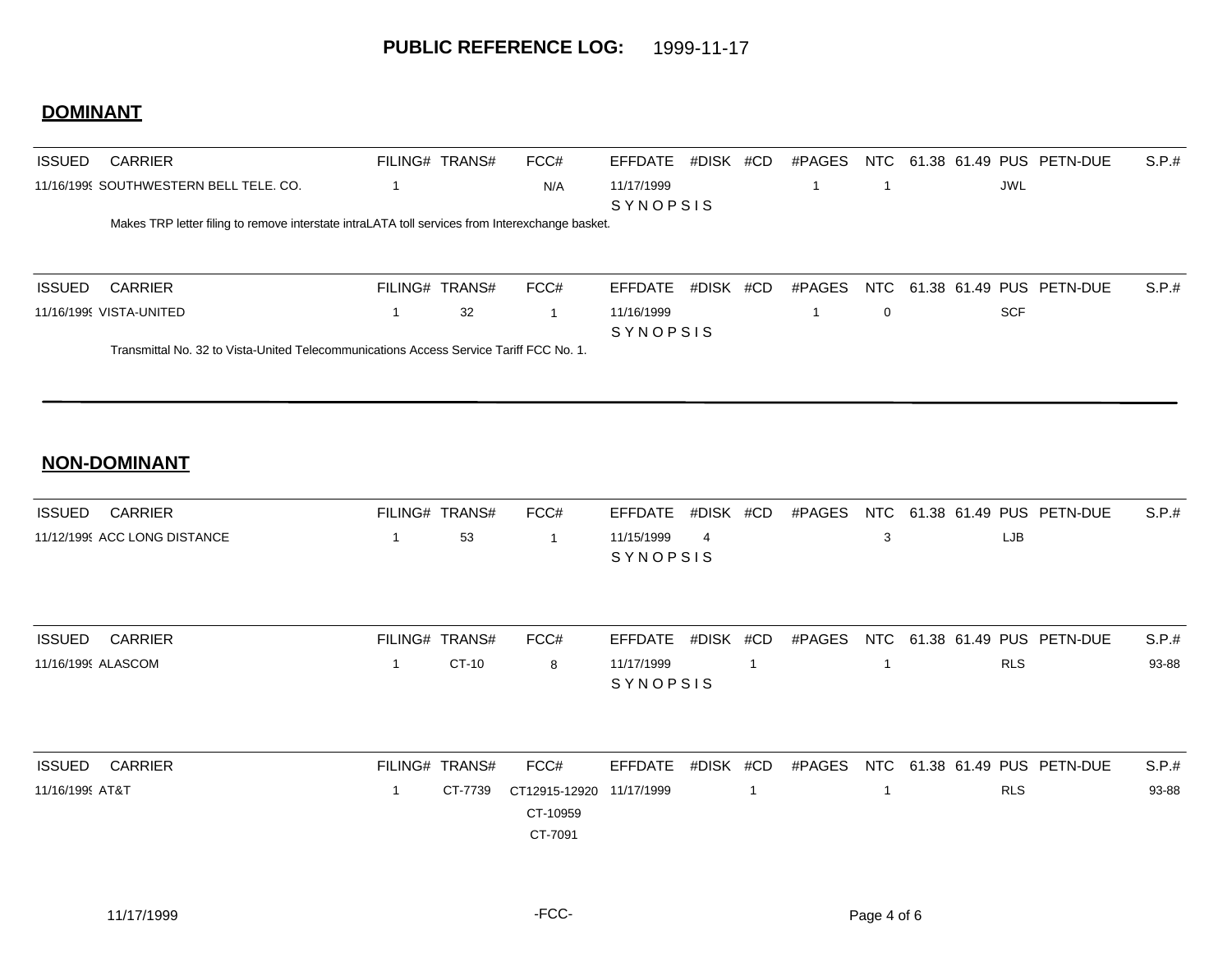#### **NON-DOMINANT**

| <b>ISSUED</b>   | <b>CARRIER</b>                                  |                | FILING# TRANS# | FCC#           | <b>EFFDATE</b>         | #DISK #CD      |              | #PAGES | <b>NTC</b>              | 61.38 61.49 PUS PETN-DUE     |            | S.P.# |
|-----------------|-------------------------------------------------|----------------|----------------|----------------|------------------------|----------------|--------------|--------|-------------------------|------------------------------|------------|-------|
| 11/16/1999 AT&T |                                                 | $\overline{1}$ | CT-7739        | CT-3261        | 11/17/1999<br>SYNOPSIS |                | $\mathbf{1}$ |        | -1                      |                              | <b>RLS</b> |       |
| <b>ISSUED</b>   | <b>CARRIER</b>                                  |                | FILING# TRANS# | FCC#           | <b>EFFDATE</b>         | #DISK #CD      |              | #PAGES |                         | NTC 61.38 61.49 PUS PETN-DUE |            | S.P.# |
|                 | 11/12/1999 BIZILLIONS TELE.COM LLC              | $\mathbf{1}$   | $\mathbf{1}$   | $\overline{1}$ | 11/13/1999<br>SYNOPSIS | $\overline{1}$ |              |        | $\overline{\mathbf{1}}$ |                              | LJB        |       |
| <b>ISSUED</b>   | <b>CARRIER</b>                                  |                | FILING# TRANS# | FCC#           | <b>EFFDATE</b>         | #DISK #CD      |              | #PAGES |                         | NTC 61.38 61.49 PUS PETN-DUE |            | S.P.# |
|                 | 11/16/1999 CELULARES TELEFONICA INC.            | $\overline{1}$ | 11             | $\overline{1}$ | 11/17/1999<br>SYNOPSIS | 2              |              |        | -1                      |                              | LJB        |       |
| <b>ISSUED</b>   | <b>CARRIER</b>                                  |                | FILING# TRANS# | FCC#           | <b>EFFDATE</b>         | #DISK #CD      |              | #PAGES |                         | NTC 61.38 61.49 PUS PETN-DUE |            | S.P.# |
|                 | 11/12/1999 DESTIA COMMUNICATIONS SERVICES, INC. | $\overline{1}$ | 9              | 2              | 11/13/1999             | $\mathbf{1}$   |              |        | -1                      |                              | LJB        |       |
|                 |                                                 |                |                |                | SYNOPSIS               |                |              |        |                         |                              |            |       |
| <b>ISSUED</b>   | <b>CARRIER</b>                                  |                | FILING# TRANS# | FCC#           | <b>EFFDATE</b>         | #DISK #CD      |              | #PAGES | <b>NTC</b>              | 61.38 61.49 PUS PETN-DUE     |            | S.P.# |
|                 | 11/15/1999 MARATHON COMMUNICATIONS, INC.        | $\overline{1}$ | 1              | $\overline{1}$ | 11/16/1999<br>SYNOPSIS | 2              |              |        | -1                      |                              | LJB        |       |